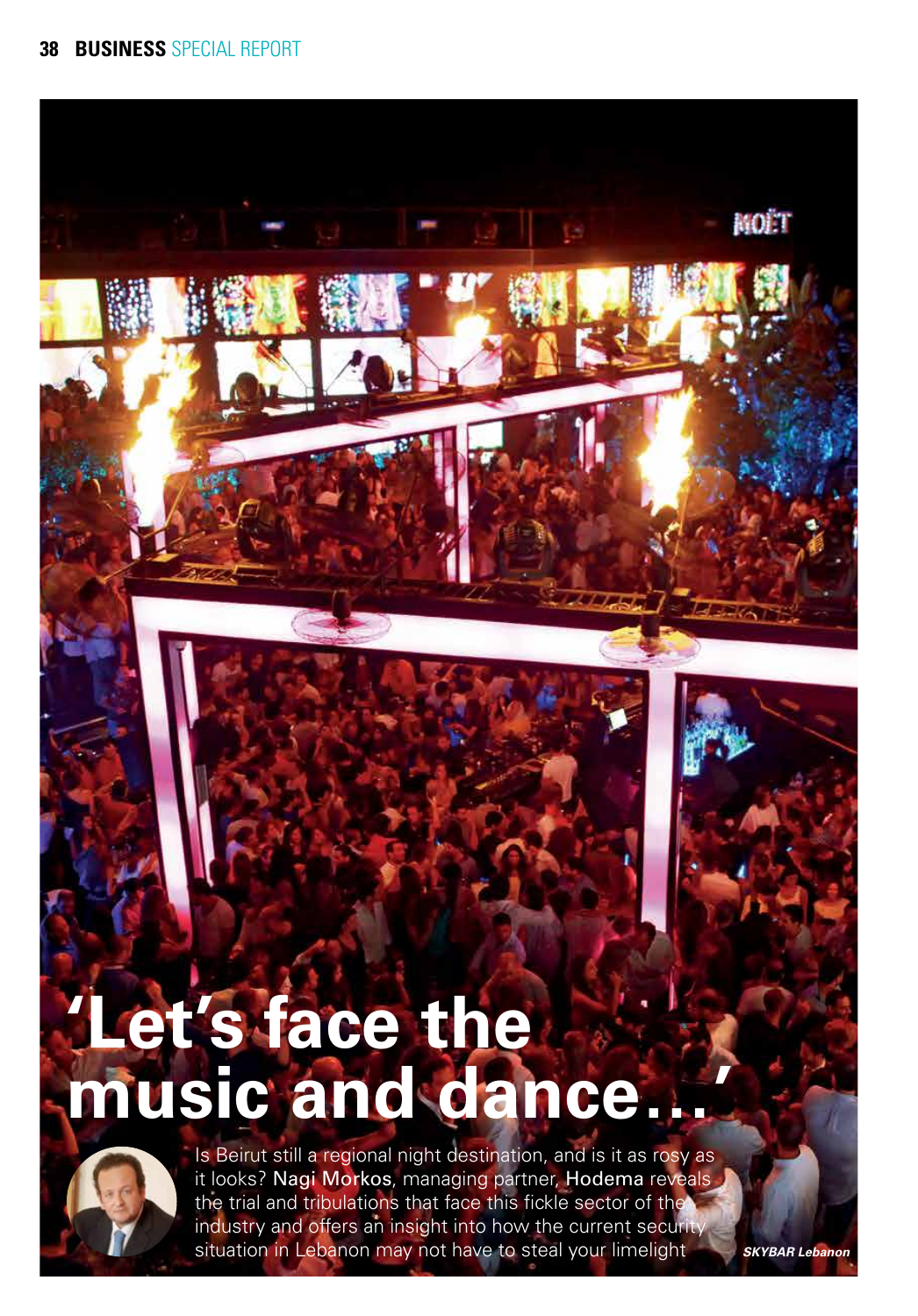**6** THE MOST IMPORTANT CHALLENGE FOR THE INDUSTRY BY FAR IS THE SEVERE ECONOMIC CRISIS THAT HAS HIT THE COUNTRY ALONGSIDE THE VIOLENCE  $\bigcirc$ 

Crowds queuing, strong cocktails, loud music, crazy nights out…: for decades Lebanon has been the party scene of the Middle East. It earned its nightlife stripes during the 1960s, when international artists, socialites and businessmen flocked to Beirut and the casino – first of its kind in the region – for evenings full of glitz and glamour. Today Lebanon still holds on tight to its title. After going 'through the wringer' during the civil war, the sector quickly picked up to reclaim its reputation.

## **A bustling and varied nightlife**

There is something for every reveler: the country offers hundreds of cafes, bars, restaurants and clubs. Globally famous for its national cuisine, which is halfway between Mediterranean flavors and Arab recipes, Lebanon celebrates its food at the corner of every street; from snacks to highend restaurants. A tradition fueled by the Lebanese themselves, who enjoy spending hours eating and listening to traditional music while putting the world to rights. Many cafes also serve food and water pipes to their customers, which keeps residential streets busy and lively, even at night.

When it comes to bars, the hip areas stand alongside more popular ones. Monot and Gemmayzeh have been Beirut's hotspots for the last decade, with dozens of restaurants and bars attracting large crowds all year round. Hamra also has its share of aficionados. For those who can afford it, the Downtown district, around Uruguay Street, hosts posh places, serving cocktails and more sophisticated food.

An alternative, underground crowd is also appearing, and, along with it, new neighborhoods are emerging. The capital's usually quiet Mar Mikhael and Badaro are now favored by young and 'artsy' people who socialize in cafe-restaurants with urban decors and lounge music.

### **Clubbin' to the max**

And there is obviously no self-respecting night scene without clubs. Lebanon is no exception to this rule: people can sway their hips to Arab pop music, international hits, R&B, and fewer mainstreams electronic and techno beats. Many establishments offer themed nights and compete against each other to stand out with the latest light, sound technology and decor. Some also showcase live performances, such as Music Hall, which can be bands or dancers. Party animals can find crowded after parties lasting way after dawn. Some of Beirut's clubs have even made it outside the country: the rooftop Sky Bar and the underground B018 have now gained an international reputation – both for their venues and popularity.

In the last three years they have been actively contributing to the 'underground style' shift of Beirut's nightlife. More and more partygoers favor trendy, hip, casual, mid-end venues resembling the underground scenes of Berlin, Amsterdam, London or New York. This is due to the growing popularity of electro music that requires big dance floors, casual outfits and a more refined music culture. DJ nights have emerged, organized by club owners, production houses or even radio stations. Local and international DJs attract large crowds which party until dawn. These events create a buzz and help increase the popularity of the nightclubs amongst young Lebanese and foreigners.

### **Beirut and beyond**

Outside Beirut, many areas try not to be outdone: the sea resort of Jounieh, which became popular with its Casino during the war, as a party safe haven, still attracts large crowds of all ages.

New concepts have emerged thanks to the country's mild climate. In the spring and summer seasons, specific nightspots open

to enjoy the weather. Many bar-restaurants, lounges and nightclubs have set up their own rooftops and open spaces. Some even have separate winter and summer venues, such as Music Hall. One of the latest fad is The Garten, a club showcasing electro and house DJs, that is rapidly becoming a nightlife landmark on Beirut Waterfront.

Another new and successful project that came to life this summer, is "Trainstation", which is a concept that re-invented the space of an abandoned railway station in the center of the trendy Mar Mikhael neighborhood, and to re-use it as an open-sky lounge/bar. The outlet is rapidly becoming the latest "place to be" in town, where people meet over food and drinks, and listen to music, in a typical retro train station setting."

But the epitome of summer celebrations has to be beach parties. They can last all day and night, and try to wow people with specific entertainment such as foam parties, sunset parties or even fashion shows. >